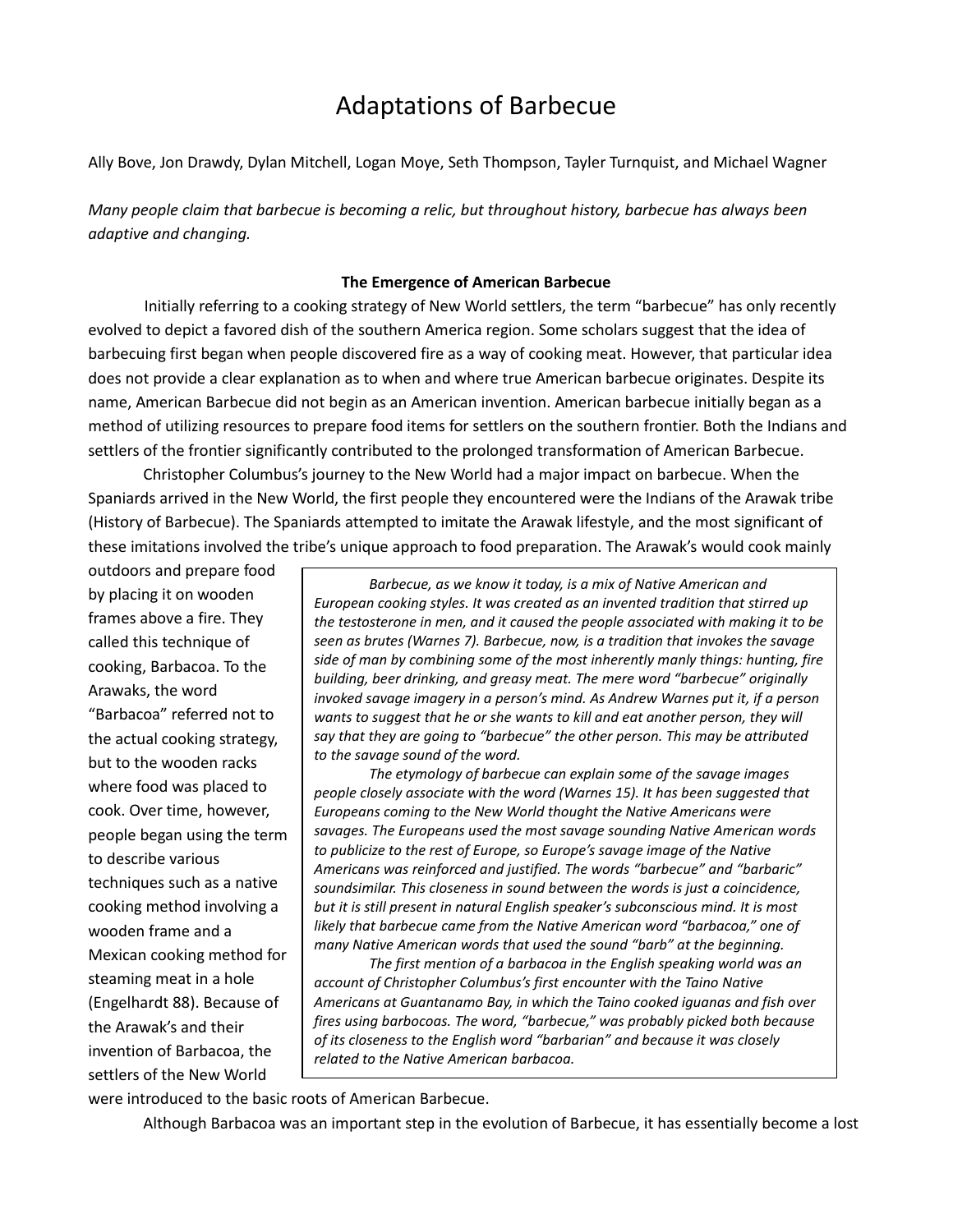practice. Long after the Arawak's introduced Barbacoa, the term began to mean more than just simply cooking meat on a wooden frame. The meat itself became a factor in determining what could or could not be considered Barbacoa. The meat used in the cooking practice was usually parts of animals that were considered repulsive in dominant cultures (Engelhardt 88). This included anything from the head of a cow, pig intestines, or small meat scraps. Because Barbacoa consisted of these types of meat, the strategy became known as a barbaric and untamed style of cooking (Engelhardt 88). However, people continued to use it as a primary cooking technique even after it was deemed an uncivilized way of cooking. Barbacoa is known as one of the first major influences of barbecue and continues to be a technique used in Mexico and the Southwestern US.

In addition to Barbacoa, the consumption of hogs was another major influence during the evolution of barbecue. Hogs were a primary meat source for the Spaniards, thus they are credited for bringing hogs to the New World. These animals needed little attention and could easily live off of their surroundings. They also could be easily fattened to produce higher quality meat. Since the start of Barbacoa and barbecue, there has always been a large association between the two and pork. Although the Arawak's and the settlers of the New World utilized various animals, hogs were seen as a delicacy. Fish, sheep, and squirrel were meats commonly used for casual dinners but entire hogs of Barbacoa were cooked on special occasions. The hog would be cooked over a pit of coals and left to cook for hours. (The Definition of Barbecue). This process took much longer than cooking smaller meats like fish or rabbit, resulting in the cooking of a whole hog as an all-day celebratory event (Sylivia). This idea that hogs produce superior and delectable meat has continued throughout the evolution of barbecue. Thus because of their tremendous meat, cooking a whole hog to the Arawak's and other Native Indians was only done on extremely rare occasions.



In the late 18th century, the strong correlation between barbecue and hogs escalated once hogs became more accessible to farmers and their families. Famers kept other livestock such as cattle, horses, and chickens confined in pens while they allowed the hogs to roam freely on the land. By consuming the nuts and roots they found in the woods, the unrestricted hogs would become fatter and ready for butchering earlier than those limited to the confines of their pens. The free hogs also produced better tasting meat due to their

exposure to more diverse foods from the land. As time progressed, the butchering of animals for meat had farmers placing greater focus on hogs than on any other animal as this practice kept animals that provided labor, like cattle and horses, on the farm. Late October was known as butchering time for many famers and plantation owners. Butchering time was a time for celebration because there would be an abundance of meat for the coming winter.

Once farmers slaughtered their hogs, they needed a way to preserve it. The frequent changes in preservation techniques had a major influence on the evolution of barbecue. The idea of preservation was already apparent at the time of the Arawak's and the settlers of the New World. The settlers used leaves and other forms of grasses to prevent meats from spoiling. Although this technique lacked efficiency, it offered a solid foundation for future methods. Salting and pickling were the next techniques of food preservation with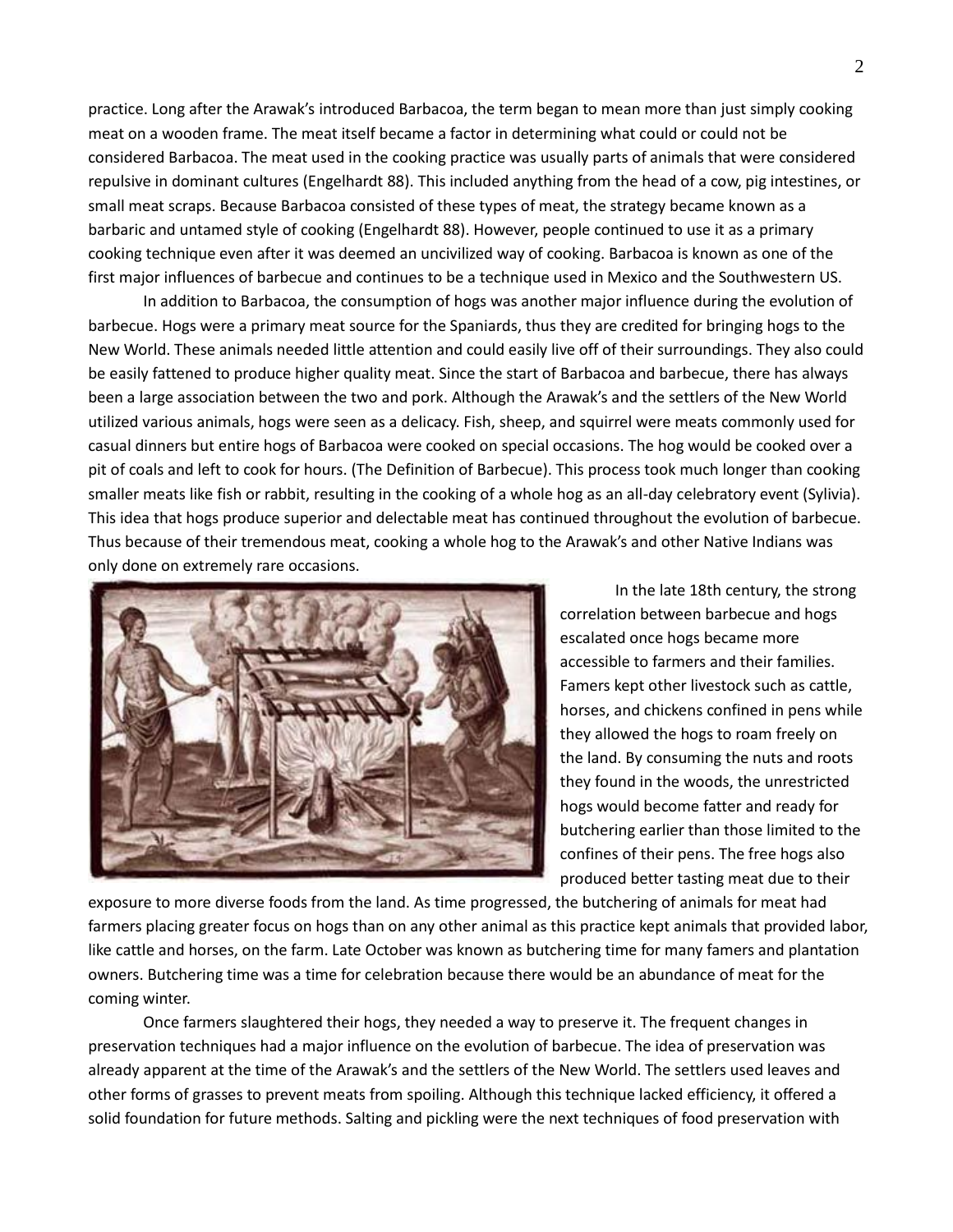both processes requiring large amounts of salt to work effectively (The Definition of Barbecue). Pickling consisted of placing a cut of meat in a large pot and filling the vessel with pounds of salt and water. People then left the cut of meat in the pot for approximately 4 days before allowing it to dry (The Definition of Barbecue). Although pickling proved effective, extensive amounts of time were necessary for returning the meat to an edible state. Due to the high concentration of salt, the meat demanded hours of boiling. Salting, however, did not take near as long for people to prepare the meat. This method consisted of repetitiously rubbing salt on the cut several times a day (The Definition of Barbecue). The absorption of salt into the meat hindered the growth of bacteria and prevented spoiling. Before the invention of refrigeration, salting was the most efficient preservation process because it kept bacteria from growing on or inside the meat (The Definition of Barbecue). While these techniques were useful, meat preservation has greatly progressed since then.

While the people responsible for the actual preparation of the food tend to be overlooked, they act as one of the most important contributors to the creation of true American Barbecue. The women of the household are generally credited for the majority of food preparation but this assumption was altered during the  $17<sup>th</sup>$  century. Once African slaves were brought to the New World, they supplied most of the labor for white families. Working not only outside and in the fields, they also worked within the household cooking and preparing much of the food for their masters. As slaves progressively dominated kitchen work, they soon altered the normal techniques used in food preparation, especially that of meat. These slaves soon took on the name of pitmasters. Pitmasters began developing their own versions of specific dishes leading to one of the biggest contributions to the evolution of barbecue: the use of red pepper (Covey, Eisnach 89). Pitmasters often used red pepper as seasoning which consequently affected barbecue with contributions such as barbecue sauces made with red peppers and vinegar. The sauces were useful because they would mask the taste of lower grade meats and provide better taste than plain salted meat. Through sauces and other barbecue techniques, pitmasters made a significant contribution in the development of barbecue.

While there is an association between hogs and barbecue, the plantation cooks did not limit barbecue to the sole preparation of pork. To the pitmasters, barbecue meant preparing any type of meat with a number of different spices and sauces. Good cuts of meat were hard to obtain during times of shortage, thus, slaves began to cook parts of animals that were easier to come by. This consisted of things like hogs head, chitterlings, and pickled hog's feet. During the time African slaves were cooking most of the food the actual type of meat didn't distinguish between barbecue and non- barbecue. Instead how the different meats were prepared

determined whether or not a specific dish could be considered barbecue (Covey, Eisnach 91). People could take any part of an animal, cook it over a pit of wood or smoke it for long hours, and it still wouldn't be considered barbecue. Key requirements including homemade sauces and spices needed to be added to the meat for it to be called actual barbecue. The pitmasters idea of barbecue continued to develop over time.

With the help of plantation slaves and their cooking techniques, barbecue continued to grow throughout the southern region. The families that couldn't afford slaves only participated in actual barbecues during holidays or for large family gatherings. Thus barbecue became known as more than just a good meal. It was a food that signified a time of celebration coming together within a



community (Barbecue Diplomacy). Barbecue began to be viewed as a community event. During celebrations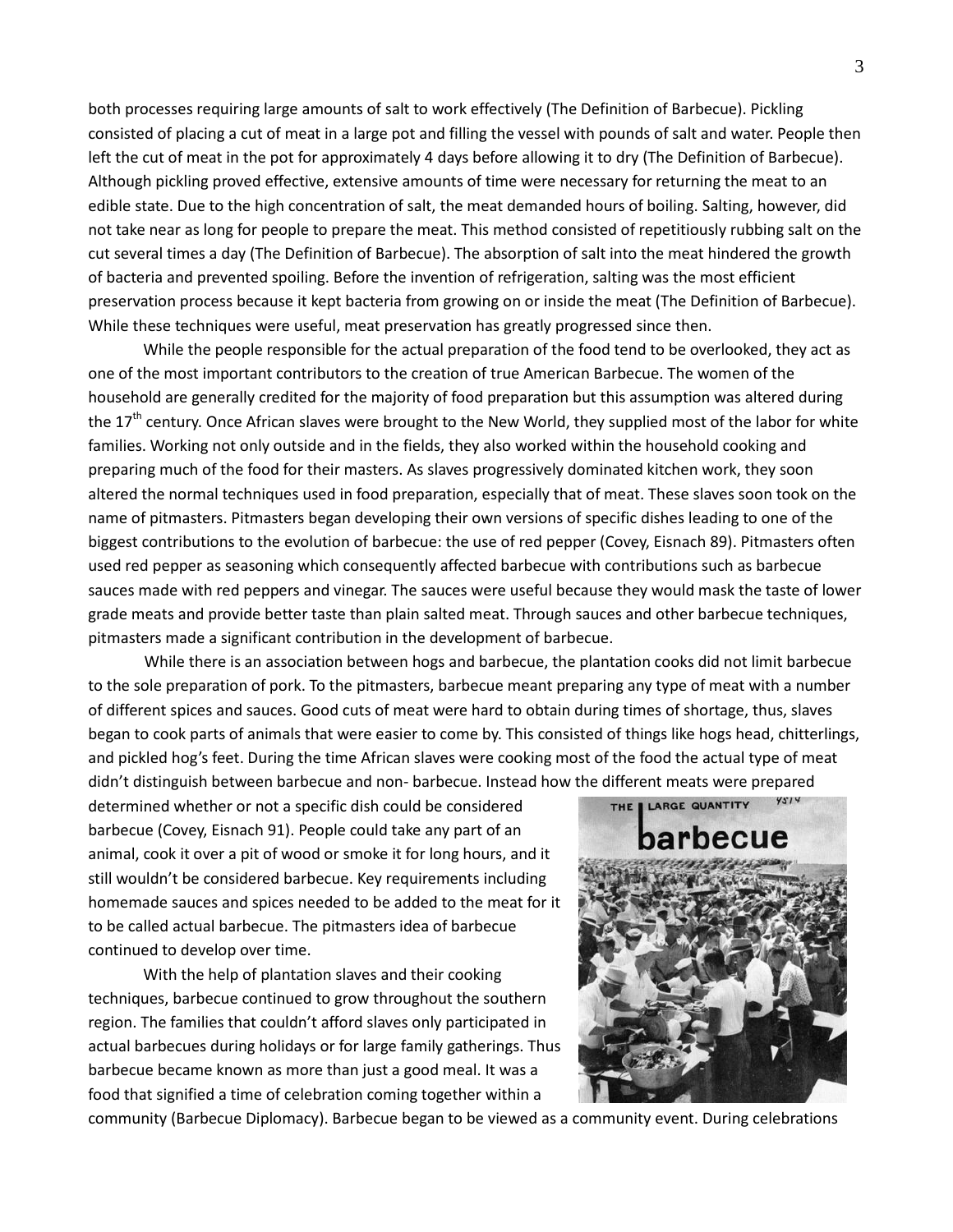people from all around the community would contribute something for the barbecue.

Besides its delicious taste, the social aspect of barbecuing is one of its most utilized features. It is said that barbecuing is America's true national pastime (Moss 25-29). The popularity of barbecue became apparent when American politicians began to use it as a campaigning tool (Barbecue Diplomacy). Many politicians would advertise a specific campaign event along with the incentive of free barbecue. Thus voters would arrive because of the free barbecue and associate that with the politician. Campaigners began to notice that more people were prone to voting and attend speeches or events if barbecue was present (Barbecue Diplomacy). This campaigning strategy was extremely effective for American politicians and made barbecue an extremely popular dish throughout the southern region. Over time, campaign events became more competitive, making the barbecues bigger and even more elaborate. Many people believe that this campaigning strategy ultimately turned barbecue into a symbol of American culture (Barbecue Diplomacy).

Over time numerous techniques, cultures, and types of people contributed to the evolution of barbecue. Barbecue has changed since the time of the Arawak Indians and their practice of Barbacoa. However, without these people, barbecue would never have existed. This also illustrates how people of different cultural backgrounds had significant impacts on barbecue. The diversity of the people and cultural influences behind barbecue's evolution provides a historical snapshot easily representative of the American melting pot. While "American Barbecue" may not have originated in America, the outside influences are responsible for its development and ultimate success mirror the foundation of its namesake.

# **Barbecue Joints**

Barbecue cannot be defined as easily as most other meals. It has changed continuously over time. Towards the end of barbecue's stint as a political agent, people began to realize that they could sell barbecue for money. This practice began in North Carolina and quickly spread throughout the South. These legendary pit masters began to charge for the political and local functions that they cooked for (Moss 126). This was the beginning of commercial barbecue as we know it today.

In 1860, close to eighty percent of the population in America lived in a rural setting. This trend in our nation prevented the growth of the restaurant business. In North Carolina, there were many more hogs than actual people (Thompson). This created a problem because without refrigeration and transportation the preserving of all that meat was a difficult task. Through economic necessity, this created a need to sell cooked pig to customers in order to earn a profit. This selling began on the weekends at farmers markets. Farmers would come to market on the weekend to buy supplies and sell their produce. In the 1820's barbecue men began to sell at these framers markets. The significance here is that barbecue was sold every single week at these markets. With the increased availability of barbecue all the tools were in place for barbecue to be sold restaurant style. A simple catalyst was needed to start the process.

Now that the foot print for barbecue restaurants had been created, the next step towards barbecue restaurants was development of highway systems. Barbecue was in yet another transitional period as it moved from the large town wide gatherings to a sit down restaurant, but there were still many innovations and changes before we reach the barbecue restaurants today. In the 1920's, the introduction of the Model T made cars available to the general public. By 1931, the number of cars had tripled in the matter of only a decade (Moss 168). The number of registered automobiles ranged over 23,000 (Moss 168). This created a great interest in travel as people's worlds literally started to become smaller. No longer would it take days to travel across a state. Now, the trip was being made reasonable, and people started to make such journeys. "In the earliest days of the automobile there were almost no restaurants outside of towns and business districts" (Moss 168). There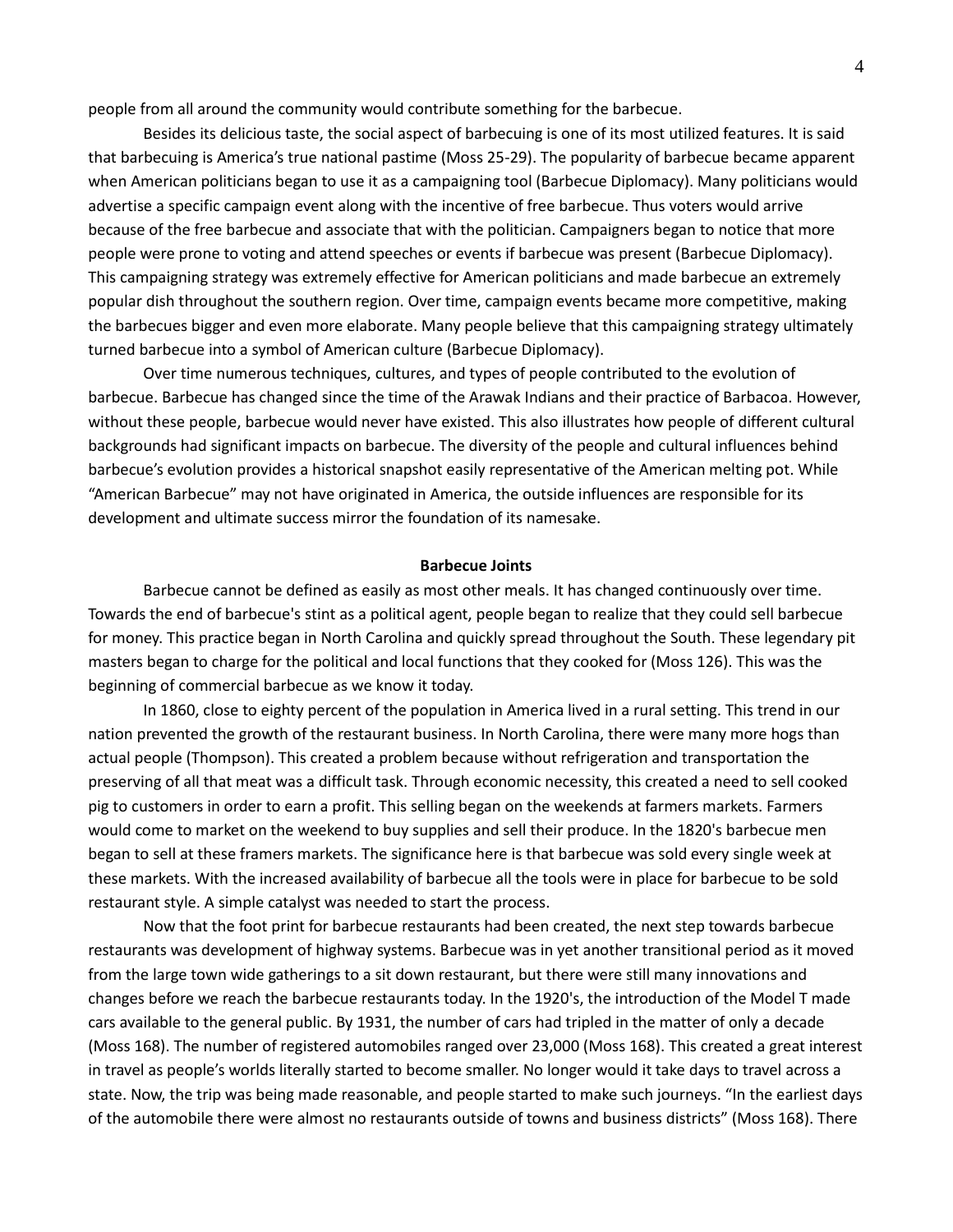were also no real hotels or places where one could stay overnight at all so people would have to sleep in their cars while they were driving long distances (Moss 168). These people would resort to cooking their meals over camp fires along the side of the road. To stop people from having to pack every meal while they were on the road, food stands were created. The first road stands were flimsy structures with no real substance to them. These stands catered to the middle and lower class drivers, and served food that could be cheaply made (Moss 170). These foods included hamburgers, hotdogs, and sandwiches, "and particularly in the South, one menu item reigned supreme: barbecue" (Moss 170).



There are a few reasons why barbecue was so popular in the South, but the biggest by far was the cost. Barbecue requires very few tools in order to start cooking. It only requires a pit dug in the ground and some wood to start a fire. Both of these can either be made or gathered without using any money at all to acquire them. The next thing needed is the meat. This leads to the next attractive quality of barbecue from a producer's standpoint. The costs of meat for barbecuing are relatively inexpensive. Typically the two most used meats for barbecue, the pork shoulder and the beef brisket, are the least sold and least expensive cuts. The real cost of barbecuing, especially in the 1920's, came

through time and physical labor. The work is long, hot, and hard. In order to start serving barbecue at eleven, most pit men would have to start working by at least four in the morning.

A common trend is that barbecue restaurants grew slowly from an informal trade (Moss 126). Many people began to sell their barbecue along road ways where workers would have to come for work. This tended to create a much more steady flow of customers for the cooks. These stands that could produce the steady and repetitive customers were the one that became permanent. An oral interview with Tommy Tucker provides a wonderful example of this. He talked about how his restaurant was originally owned by his father, and it started off as little more than a road stand that customers could get lunch during their break. Tucker's is a barbecue restaurant that still has many of the aesthetics of a road stand. It has both drive-thru and seating in the restaurant now, but it used to just be a diner where customers ordered food and ate in their car.

*Oral History with Tommy Tucker, the owner of Tucker's Barbecue.*

*Jon Drawdy: "Do you have any idea why your dad decided to come into barbecue? Or why he made that decision?"*

*Tommy Tucker: "Ok, alright, he was working with the railroad. Before he, well he graduated from Lanier High School, alright, in 1941. He started, he had started to work at, uh, the Central Railroad. After that, then the war hit, and then he was drafted... So, uh, when he came back, he went back to the railroad, and he got a chance to borrow money and open this place up at night. So he did. And it started, it was a dive, this used to be a liquor hole. I mean, this used to be way out. This used to be in the county. No industry, daddy was here before Armstrong, before, there was nothing here. It was just, we was out in the woods, you know? And then uh, he started it, and he started, uh, you know, cooking barbecue and*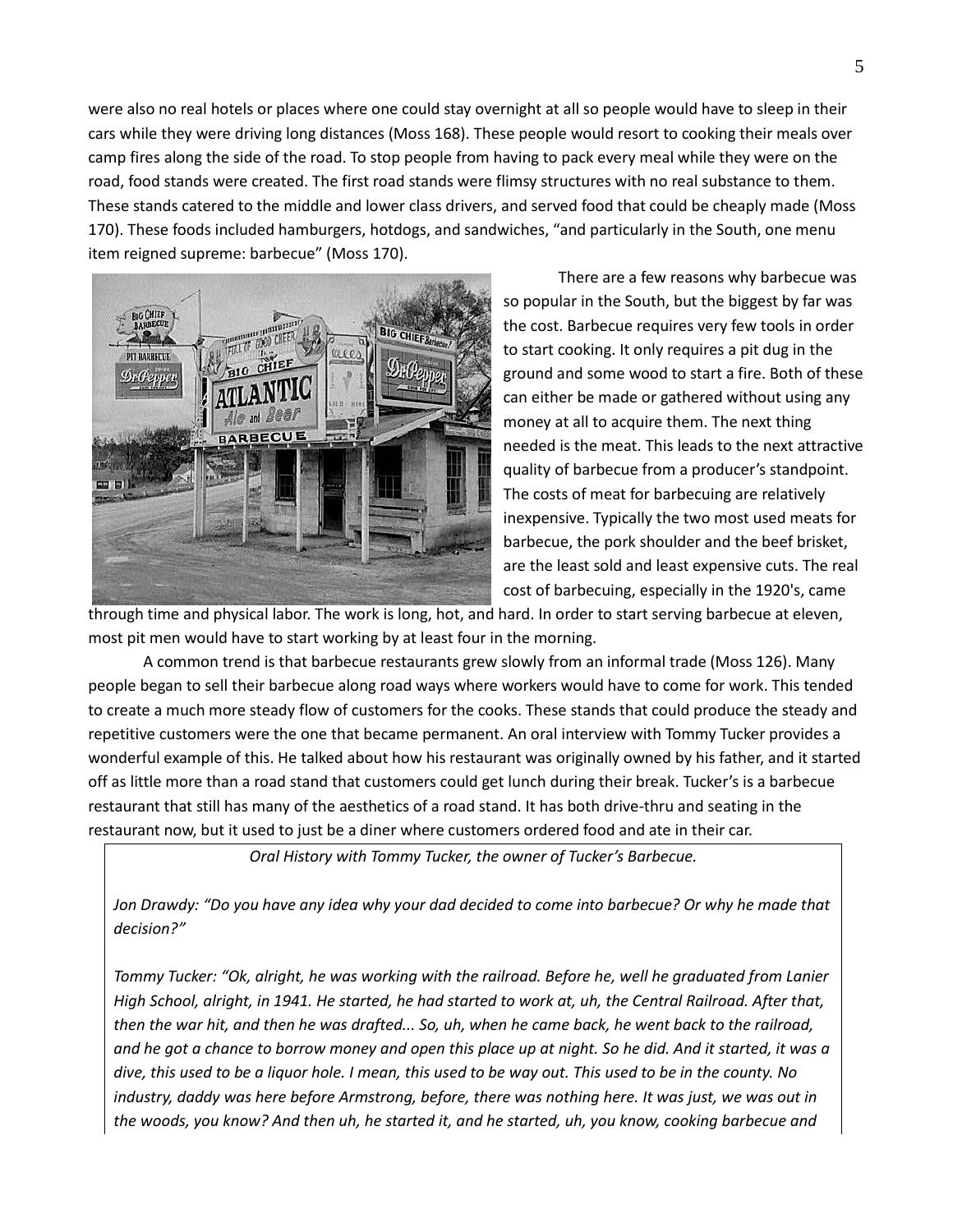*just a simple menu, hamburgers and barbecue and some French fries and some drinks and that's it, you know? He was going for that, and through the years an industrial area come. We got the paper mill, Armstrong Core Company, this is the largest seeding plant in the world. Next door to it used to be an arms manufacturer that made bullets and used to be a naval ordinance plant. It changed over to Magnum's and they made the bullets and the weapons for the Vietnam War. Then, it changed into seatbelts, Allied Chemical, and then it turned back into the city, when they moved out. But they hired 3,000 people out there."*

## *Jon Drawdy: "What kind of wood do you use?"*

*Tommy Tucker: "We don't use wood. What we used to use is a wood based charcoal. Now I use a electric pit with, that you put wood in it, and it chars. Because we've had it for 40 years. But it's because mainly, it's something I can handle myself. I don't have to have any personnel to help me with it anymore. Now, the hole pit, like I still have out there, is high in maintenance. When you cook in it, you gotta have someone go in and clean it out, and you gotta start it, if you start it at 5:00 in the morning, you gonna get through at 10:00 at night. But you here working, and you able to go out and look at it all the time, but it's very slow cooked. But the electric pit I got does the same thing, except its more controlled, the heat, you don't have to turn it because it heats from the top and the bottom, so you don't have to do that.*

Urbanization paralleled the development of roads in the United States. By 1900 the rural population had fallen to sixty percent of the American population (Moss 127). Twenty years later the urban population outnumbered the rural citizens in America. As urban areas grew, they provided a steady base of customers for daily restaurants (Moss 128). It was in these areas that the first barbecue restaurants grew. All of the oldest barbecue restaurants along the East coast were stands that were run out of the back of other stores and along roads. This was a cheap and affordable business. It did not take anything more than a pit, a fire, and some meat to start selling food. With the abundance of the pig throughout the coastline, most of the meat cooked was hog. This being said, hog was not exclusive; most producers chose the meat that was most available (Moss 132). In Texas, most barbecue stands were the product of butcher shops and meat sellers. This was because Texas had so much beef that they could not sell all of it. Smart entrepreneurs began to barbecue the parts of the cattle that did not sell as well. Through this process, the beef brisket was born. It is still the most barbecued meat throughout Texas. This is the beginning of diversity throughout barbecue that can now divide the South both geographically and mentally.

#### **Barbecue Regions**

When the word "barbecue" comes to mind in America, most people typically think of the southern delicacy that consists of pulled pork and a thick sweet sauce all on a bun, which can be served with a variety of sides. What a large portion of Americans don't realize is that barbecue is incredibly diverse and changes from region to region all over the South. Hundreds of thousands of miles of highway all over the United States separate many diverse regions all with very different livestock, agricultural roots, and cultural differences which make for several key differences in which the way barbecue is prepared (Shelton). The six different regions in which barbecue vary in the South can be described as Eastern Carolina, Western Carolina, South Carolina, the mid-South, and Texas. Over the years barbeque has adapted in several different ways to meet the specific characteristics of each of these regions and the changing ways of production and efficiency.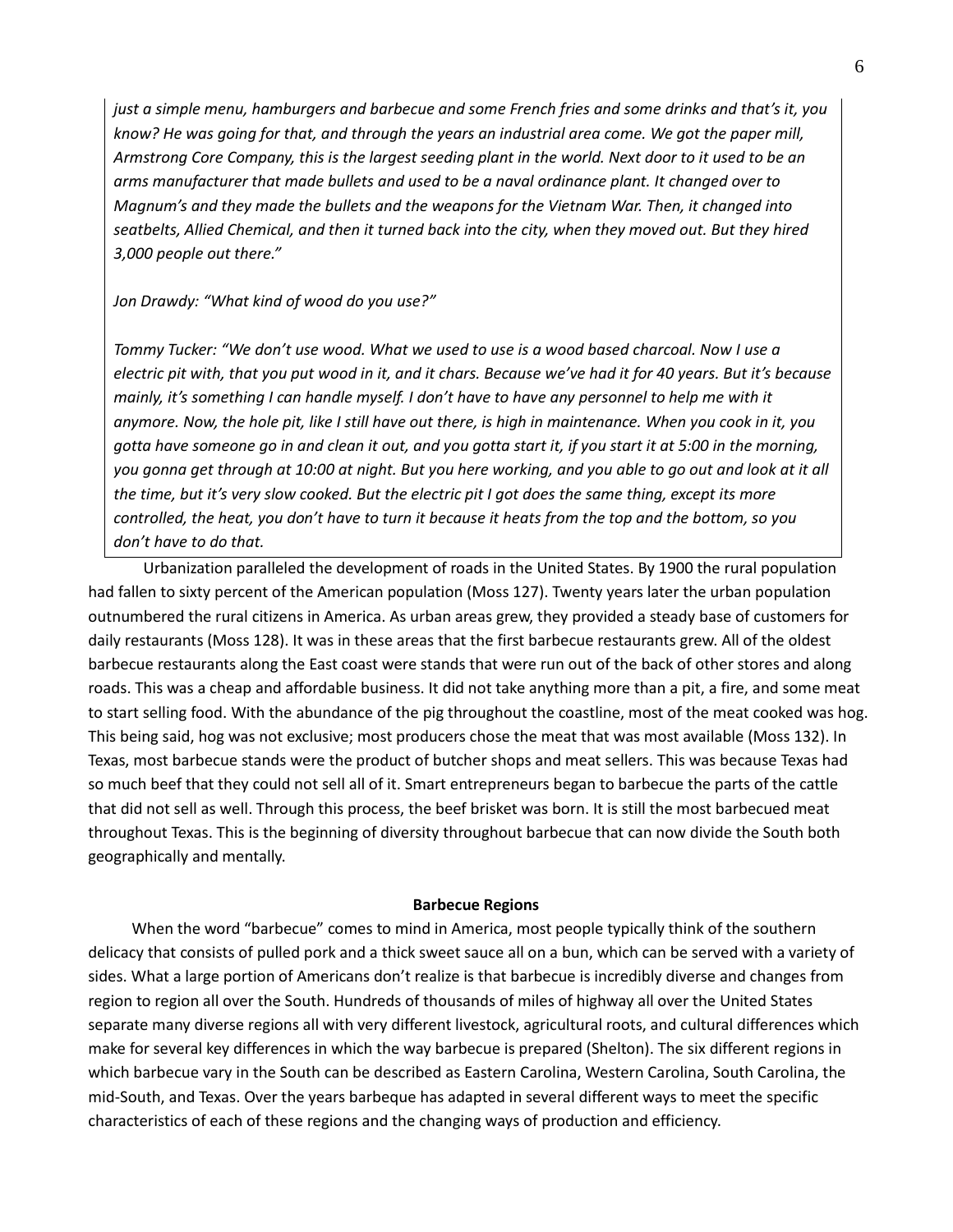The first, and perhaps one the best known barbecue region, is Eastern Carolina. In Eastern Carolina the cooking style is predominantly a whole hog placed over burning wood coals. When a large portion of Scottish immigrants settled in Eastern Carolina, they brought with them the prevalent use of vinegar in their sauces. To this day, the tradition of using vinegar as a base for most sauces in Eastern Carolina is carried on by the ancestors of some the early Scottish immigrants to settle in Eastern North Carolina. Over time, the vinegar based sauces began to incorporate the use of peppers which can be traced back to the West Indies. Sailors from the West Indies began to visit North Carolina because of the large presence of pine trees in the region, specifically near the Outer Banks. Along with them, they brought the use of peppers, which were eventually combined with vinegar to create a spicy hint to the sauce. Two barbecue joints that really embody what Eastern Carolina barbeque is all about are Grady's Barbecue in Dudley, North Carolina, and the Skylight Inn in Ayden, North Carolina. Both are family run restaurants that have been around for generations and serve only whole hogs roasted over oak wood fires. Even though they use similar cooking styles, both joints have their own secret recipe when it comes down to their vinegar based sauce.



The differences in cooking styles between Eastern Carolina barbecue and Western Carolina barbecue can be traced backed to a man named Jess Swicegood and a worker of his, Warner Stamey. After working with Swicegood for a considerable amount of time, Stamey chose to branch out from Swicegood's operation and open his own barbecue stand. Stamey began by using Swicegood's technique of whole hog barbecue, but he had an idea that changed North Carolina barbeque forever and divided the state into two distinct regions. He decided that it would be more cost effective to just smoke the more desirable parts of the hog, such as the shoulder, rather than the whole hog. This led to the North Carolina barbecue schism, which still divides the state into distinct regions.

Western Carolina barbecue now consists of smoking the shoulders only. When smoking a shoulder only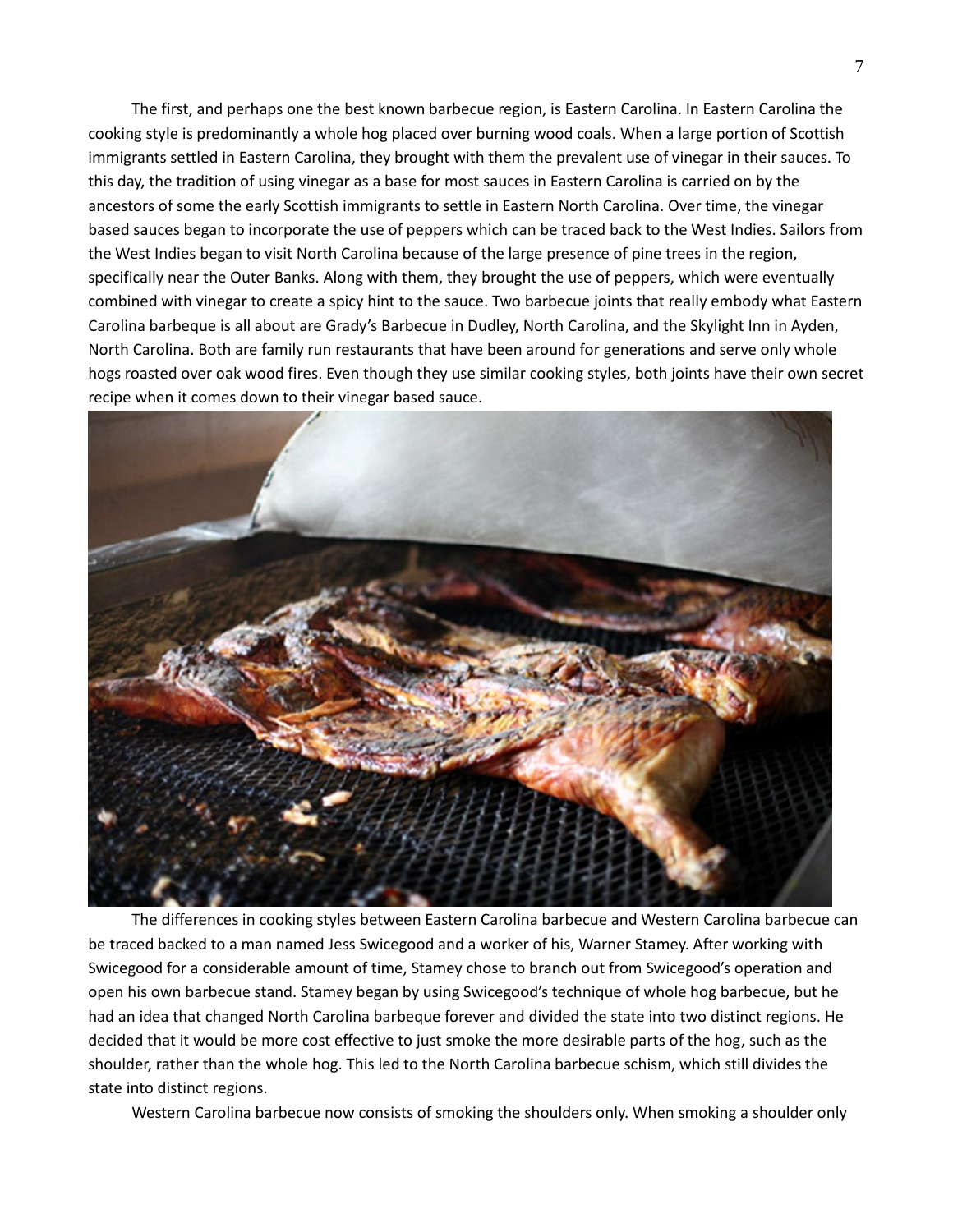eight to ten hours is needed, while fourteen hours is necessary when smoking a whole hog. This shoulder only technique is incorporated with a sauce very similar to the Eastern Carolina vinegar but with a hint of tomato added for sweetness and consistency. Most of the meats are roasted over oak with hickory sometimes being used. This is because of the availability of oak versus hickory in the region. The meat in Western Carolina is typically heavily salted prior to smoking. The ketchup and vinegar sauce used is a very mild sauce, so it does not cover up the smoky taste of the meat. Some representative joints are Stamey's in Greensboro, North Carolina, and Lexington Barbecue No 1 in Lexington, North Carolina.

A large portion of the regionalization of South Carolina barbecue can be attributed to early German immigration. With the influx of Germans came the use of mustard, which became the state's official barbecue sauce. South Carolina originally began by cooking whole hogs, but over time, they adapted to using just shoulders. Jackie Hite's Barbecue in Batesburg-Leeville, South Carolina, is a barbecue joint that embraces the use of mustard as a barbecue sauce. The sauce used is somewhat subtle in comparison to many of the sauces one will see in South Carolina, which may seem overpowering at times. Perhaps one of the more famous barbecue restaurants in South Carolina is Sweatman's Barbecue in Holly Hill, South Carolina. Sweatman's uses a whole hog roasted over three different kinds of wood: oak, hickory, and pecan. This combination makes for a strong smoky flavor. This flavor is coupled well with a perfectly balanced mustard based sauce (High).

The next region is the mid –South, which incorporates four states with similar styles of barbecue. The states include Georgia, Alabama, Tennessee, and Kentucky. Alabama is a state in which several different variations from almost every barbeque region in the South can be seen. Close to Scottsboro, barbecue seems to drift more towards a Carolina style; while the closer one gets to Birmingham, the more one can notice the change in the thickness of the sauce and the different spices used. The use of several different spices in Birmingham can be attributed to the city's large Greek population, which stemmed from early immigration. In Eastern Alabama, a large portion of the sauce used is mustard based mixed with vinegar and tomato sauce. North Alabama barbeque is often associated with a white sauce, which is based from mayonnaise and originated in the state. This white sauce is especially prevalent around the area of Decatur. The one very distinct difference between Alabama barbecue and the rest of the regions in the barbeque belt, is the use of chicken as the meat of choice for the state. This choice of meat is because of the state's agricultural history in the chicken industry (York). In the state of Georgia, barbecue is seen as an event as much as it is a food. In 1954, an author by the name of Rufus Jarmon said, "Get ten people together, and where the Irish would start a fight, Georgians will start a barbecue" (York). Even though this quote is not exactly accurate, it proves a valid point. This can be seen as early as 1932, when Eugene Talmadge kicked off his campaign for governor in McRae, Georgia, in which ten thousand people were in attendance (York). Because of this event, Georgia has continued its tradition of having large barbecues to celebrate important events and political rallies. Most pit-masters in Georgia use only shoulders and hams rather than whole hogs, and Brunswick stew is prevalent in most of the state. Vinegar and tomato sauce is the most common sauce throughout the entire state (Edge).

Barbecue in Kentucky can be traced back to the early 1900's. Kentucky is a state in which any sort of meat is free game to smoke, such as turkey, pork, beef, and mutton. The most unique meat that has come to be known as a tradition in Kentucky is the mutton. The use of mutton is so common in Kentucky because of the huge amount of sheep in the region. Not only is Kentucky famous for the mutton barbecue, but it is also known for its mutton burgoo, which is a stew made from many different meats and vegetables. The Moonlight Bar-B-Q Inn in Owensboro and the Ole Hickory Pit in Louisville have become famous for serving mutton barbecue (Kentucky BBQ - Beef, Mutton, and More).

Texas barbecue is in a category entirely to itself with little resemblance to any other region in the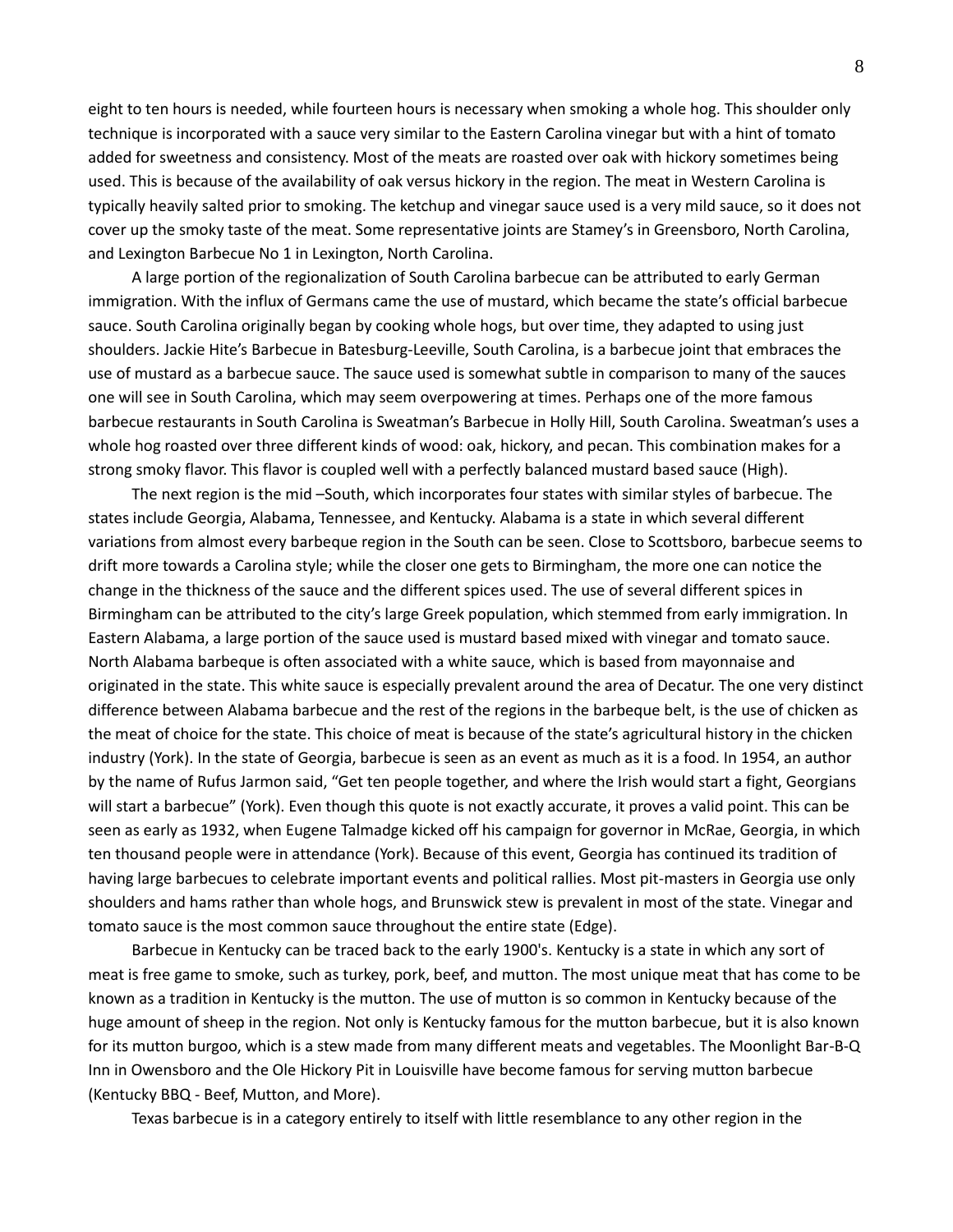barbeque belt. In the 1800s, a large influx of German, Czech, and Mexican immigrants flooded into the state of Texas, bringing with them diverse techniques for smoking and preparing meat. The influence of at least one of the three can be seen in some way in almost every barbecue joint in the state. The three main types of barbecue that one will find in the state are beef brisket, ribs, and sausage, with brisket being the most popular. In most states, barbeque is often served on a bun, but in Texas, tender brisket is mainly served naked on a plate or on a piece of butcher paper. The use of beef as the meat of choice for barbecue is what really puts Texas in a category of its own. With large cattle ranches covering almost all of the state, beef is not in short supply (Lovegren).

America is known for its diverse cultures, populations, and ideas. For the most part, barbecue can be viewed in the same sense. Barbecue is a direct representation of what the United States symbolizes. The southern United States is divided into five regions each more different than the next, and each region is convinced that its way is the only way. As time passes, barbecue will continue to adapt to meet the changes around it. Though it may change from state to state, one thing is certain; barbeque will continue to be a huge part of American culture for many years to come.

## **Contemporary Barbecue**

Barbecue in the modern day has a relatively loose connection to its ancestral roots. In today's terms, it has developed not only as a style of food, which varies greatly depending on the region and the culture, but also as a social gathering for friends, family, and neighbors. Everyone knows someone who claims to have the best barbecue sauce and recipe which has spawned fierce local and national competition. There are countless competitions all over the United States and around the world to crown the kings and queens of this cooking style. From the backwoods to the deserts and fast food to fine dining, barbecue has nestled itself into all cultures as a favorite past time that is constantly evolving and creating new trends in food, fun, and competition.

The difference in barbecue from countries and their corresponding regions is as different as the cultures that live there. The British define barbecue as meat or fish cooked quickly and directly *over* high heat giving a char texture to the finished product which is very similar to American grilling. The Southern form of barbecue is what most of Americans are accustomed to. The process is much slower and involves cooking meat, usually pork, beef, or chicken, and fish *away* from a direct heat source, usually wood or charcoal, and incorporating smoke to flavor the choice of barbecue. North and South Carolina are the most diverse states



when it comes to variety of barbecue in regards to the sauce. They have parts of each state which features all four main types of sauce bases: vinegar, tomato, ketchup, and mustard. Memphis is known for its *dry rub* where the barbecue is prepared free of sauce, which is served on the side. Other states, like Kentucky and Maryland, use barbecue as political gathering and formal gathering situations. South American barbecue, churrasco or asada depending on the region, consists of beef or other red meat sliced thin like a steak, salted, and cooked over high heat which is accompanied by a salad. Other regions have a more traditional approach of roasting the

whole animal, either beef, lamb, or hog, in a wood fire pit over a five hour period. Korean barbecue incorporates all different types of preparation and cooking style. Most Korean barbecue is sliced thin or chopped beef, called bulgogi, marinated in a soy and ginger sauce and prepared tableside on a gas stove over high heat and served fairly rare (High).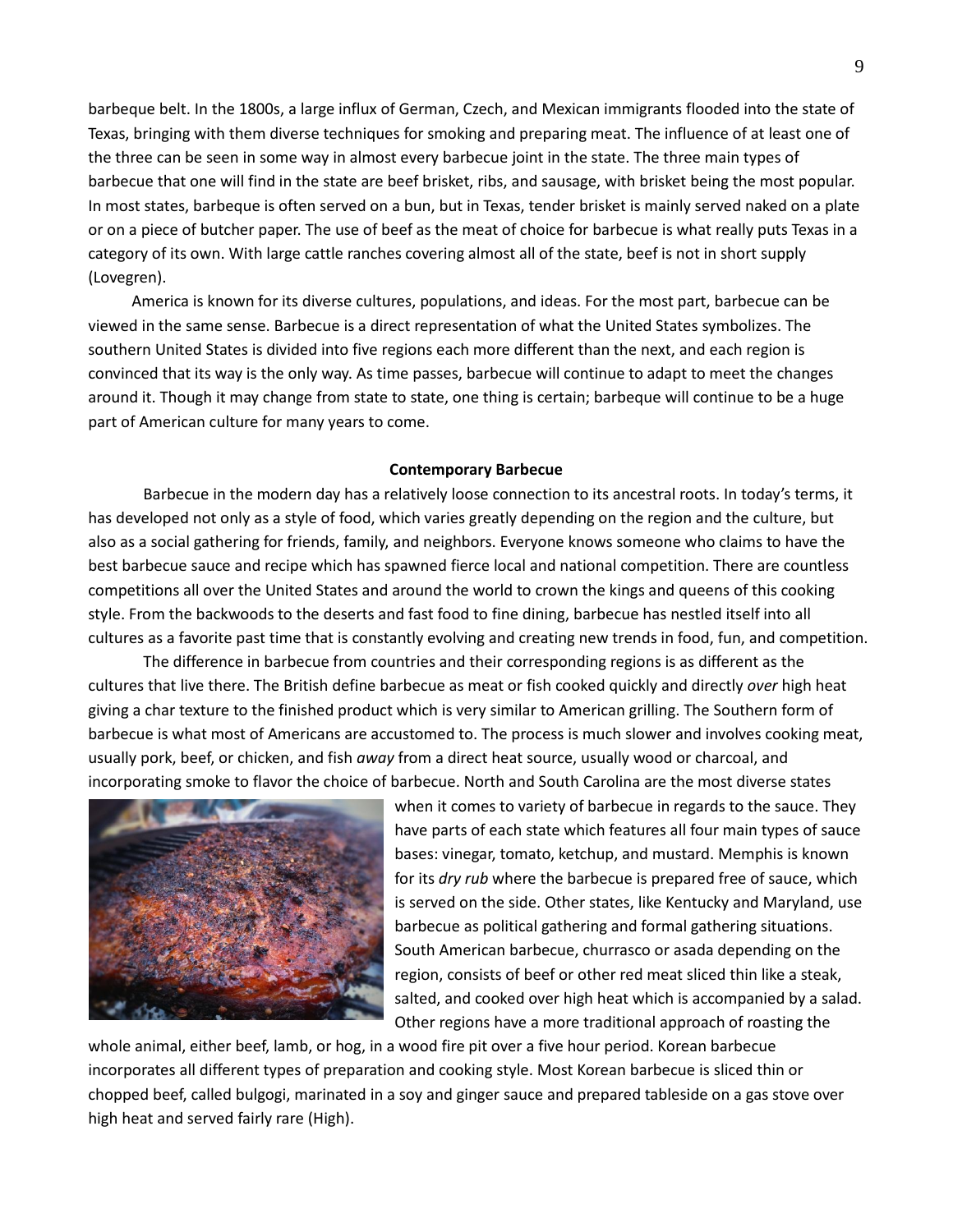Barbecuing is an event as much as it is a food. The Kansas City Barbecue Society, KCBS, is the nation's leading nonprofit organization with over 15,000 members worldwide. Their mission is to promote competitive and home barbecuing to enthusiasts all over the world. They sanction over 400 events annually all over the United States. The barbecue season begins when the snow begins to melt and really gets into full swing at the Memphis in May competition and runs strong until The American Royal Barbecue competition in October, which is the largest national competition ("KCBS"). The publication *National Barbecue News* is the nation's leading publication with strong circulation for over 20 years ("National Barbecue News, with Barbecue, Barbecue, Bbq, Bar-b-que, Recipes, News, and Products and More.").

Many modern restaurants, such as Sonny's, have developed their menu and marketing strategy around barbecue that tastes as if it were cooked all day but served in twenty minutes. Sonny's style is traditional southern barbecue consisting of pork, chicken, and beef, in all forms, as their main entrée selections. Rendezvous, which is located in Memphis, is considered the fine dining of dry rub barbecue in the country. Their forte is the dry rub barbecued pork baby back ribs. Their motto of "Not Since Adam Has a Rib Been This Famous" holds true with many celebrity patrons such as Bill Clinton, George W. Bush, and Justin Timberlake (Vergos). McDonald's has even stepped into the barbecue business introducing the McRib in 1981, but since it has been cut back to a seasonal menu item. The McRib shows how versatile barbecue can be by being able to serve a tasty sandwich in 90 seconds! McDonald's items always seem to make their way into pop culture, and the McRib is no exception, being lampooned in episode 303 of the hit T.V. sitcom, The Simpsons ("McRib | Cracked.com." ).

Barbecue is not limited to restaurants or competitions; it seems to find its way into just about every American, and most international, homes on a daily basis. Home barbecuing for family and friends is as much as an American past-time as baseball. The techniques and technology have come a long way from smoking meat on wet wooden poles over a low fire. There are many types of grills, from smokers to multi-level and multichamber, gas or charcoal, homemade pits, kamados, and tandoors, which are a type used for making Middle Eastern barbecue by grilling and baking at the same time, that reflect the many types and styles that make the category of barbecue. Gas barbecue grills are primarily used for styles of barbecue that use direct heat to the meat, but they can also be used in a more traditional sense with indirect heat when combined with wood smoking chips to simulate the effect of a smoker. A smoker style of grill is similar to that of a gas grill in design with the difference being where the charcoals and heat are kept. The smoker has a second chamber which is

lower and offset, usually to the left, from the main grill surface. The charcoals are placed in the lower chamber with the woodchips placed under the main grill surface close to the opening where the heat from the coals are transferred to the main grill area so that the barbecue is cooked. The smoker is the type of grill used in most traditional American barbecue made at home. Charcoal grills are similar to gas grills because they use direct heat to barbecue the meat. Kettle style charcoal grills are the most common type of grill in America with Weber being the leading brand since 1951. The charcoal grill has many styles including: square, kettle,



brazier, pellet, shichirin (a true Japanese hibachi), and cart ("Gas Grills Versus Charcoal Grills."). Brazier grills are the simplest of the charcoal form of a pan with charcoals and an adjustable grill surface where the temperature is controlled by the height of the grill surface off the charcoals. Homemade pits, most commonly barrel grills,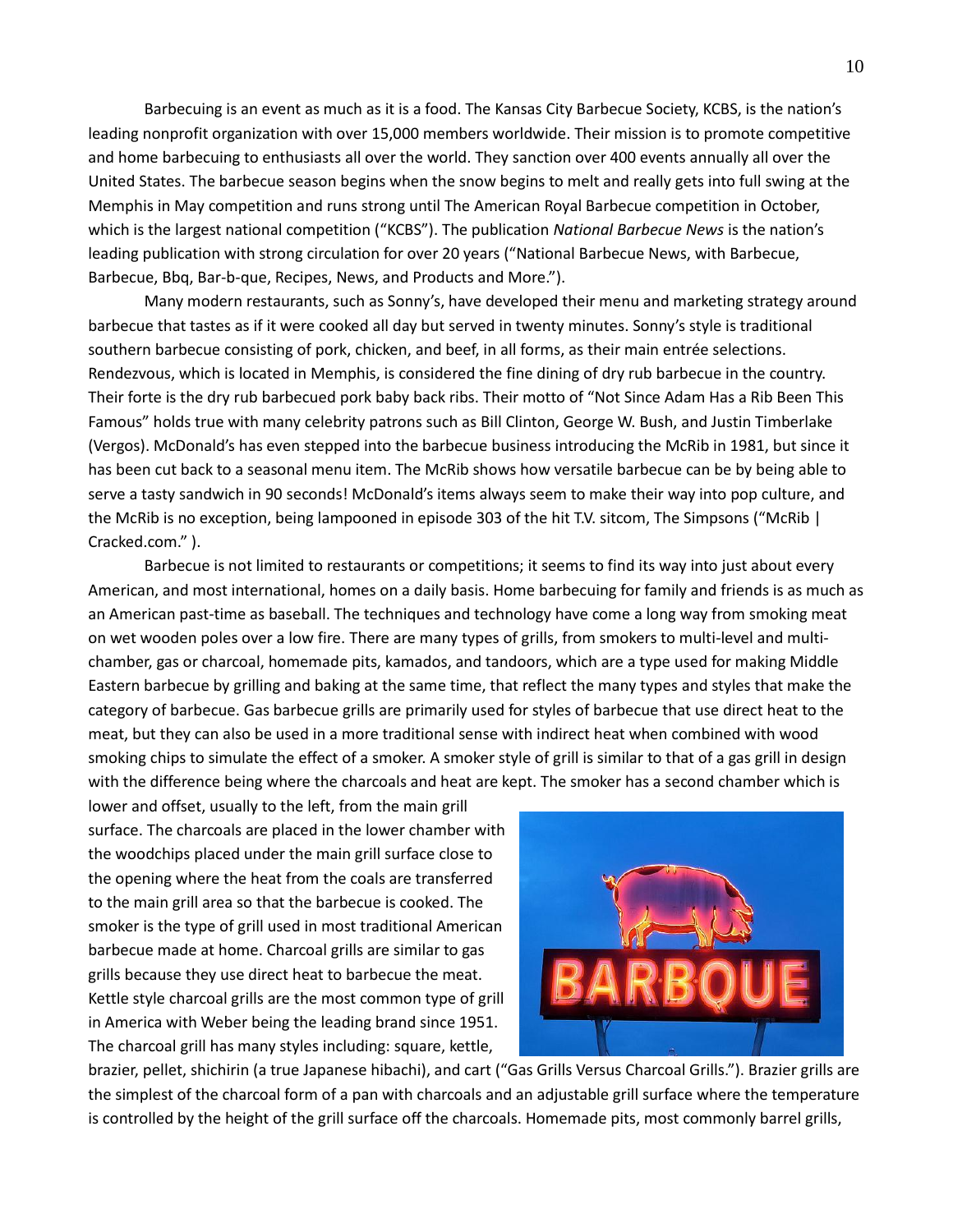are made by taking a 55 gallon oil drum and cutting it in half lengthwise and hinging the top and bottom together. Vents are cut into the top portion of the barrel and a chimney is usually added. Charcoal is then placed on one end and the meat sits on top of the grill surface at the other end. Kamado grills are ceramic grills that date back 3000 years to Japan. The most famous type is the Big Green Egg. They work very similar to kettle style grills with the difference being that the top is made of ceramic, so it retains heat and moisture better than a traditional kettle grill. Tandoor grills utilize the cooking power of a grill and an oven to cook Middle Eastern barbecue or halal. It uses direct infrared heat from the coals, which creates the hot air reaching upwards of five hundred degrees Fahrenheit, to cook the food ("BBQ Grills, BBQ Smokers, Outdoor Kitchens & More : BBQ Guys.").

While there are many modern ways to cook barbecue, many people look to the future for cooking methods to gain the edge above all the rest. The future is already starting to emerge with the infrared cooking method becoming very popular among backyard barbecue enthusiasts. The process for infrared cooking is not microwave barbecue; it utilizes propane or natural gas heating a ceramic tile that runs the length of the grill, to a temperature of nine hundred degrees Fahrenheit, at which the point of the tile emits electromagnetic radiation in the infrared heat frequency range (High). The benefits of cooking this way are that the meat cooked in this style can be seared quickly while retaining the natural juices and flavors while giving uniform heat distribution over the surface of whatever you choose to put on the grill and barbecue. Another trend gaining popularity is the rotisserie addition to any gas or charcoal grill. It consistently rotates the food over the heat source. The Brazilian barbecue form of rodizio is cooked in this manner to simulate the pit style barbecue without having to excavate a portion of a backyard and cook a whole animal to accomplish the flavor.

As major barbecue sauce manufacturer Sweet Baby Ray's states "The Sauce is the Boss," is probably the most true statement one can find when talking about mainstream barbecue to modern day enthusiasts. Most people do not realize that barbecue sauce has many more faces than just what you see in the grocery store shelves ("20 Best International BBQ Sauce Recipes (Part 1)."). According to about.bbq.com, the ten best barbecue sauces are as follows: Big Daddy's Carolina style barbecue sauce, which is a vinegar based sauce good for smoked pork and chicken; St. Louis barbecue sauce, which is a ketchup based sauce and holds a sweeter and tangier flavor than its Kansas City cousin; Kansas City barbecue sauce, which is also a ketchup based barbecue sauce that has a twist due to the hot nature it delivers from the addition of cayenne pepper; Classic Barbecue Rib sauce, which is the one of the familiar to many as being a sweet ketchup and brown sugar based sauce; Memphis barbecue sauce, which is mostly a vinegar and sugar based barbecue sauce that has a thinner consistency than most traditional barbecue sauces because Memphis barbecue is usually served dry; Piedmont Barbecue sauce, which is the traditional North Carolina vinegar based barbecue sauce that goes on smoked pork at the table but can be used as an all around sauce for anything even outside the area of barbecue; Best Odds pulled pork sauce, which is a vinegar based sauce made to be mixed with pork only after is has been smoked and pulled, adding a sweet and tangy flavor with a little heat; Mustard sauce is popular on pork in west Carolina and north Georgia; North Carolina barbecue chicken sauce that is a made for pulled chicken, which takes half the time to cook as pork, and is sweet and tangy vinegar based sauce combines Worcestershire and steak sauce to bring out the flavor of the chicken; and finally, what would barbecue be without Jack Daniels barbecue sauce, which is made to be glazed over the meat at the end of the cooking process over low heat to evaporate the alcohol but leave a signature whisky flavor behind. Looking into the future many other countries are adopting barbecue flavors of their own, such as: Italy with a balsamic barbecue sauce, African Peri-Peri Sauce, Argentinean Barbecue sauce, Asian Style Hoisin Barbecue sauce, Arawark barbecue sauce from the West Indies, Canadian and Caribbean barbecue sauces, and these don't begin to scratch the surface of the full world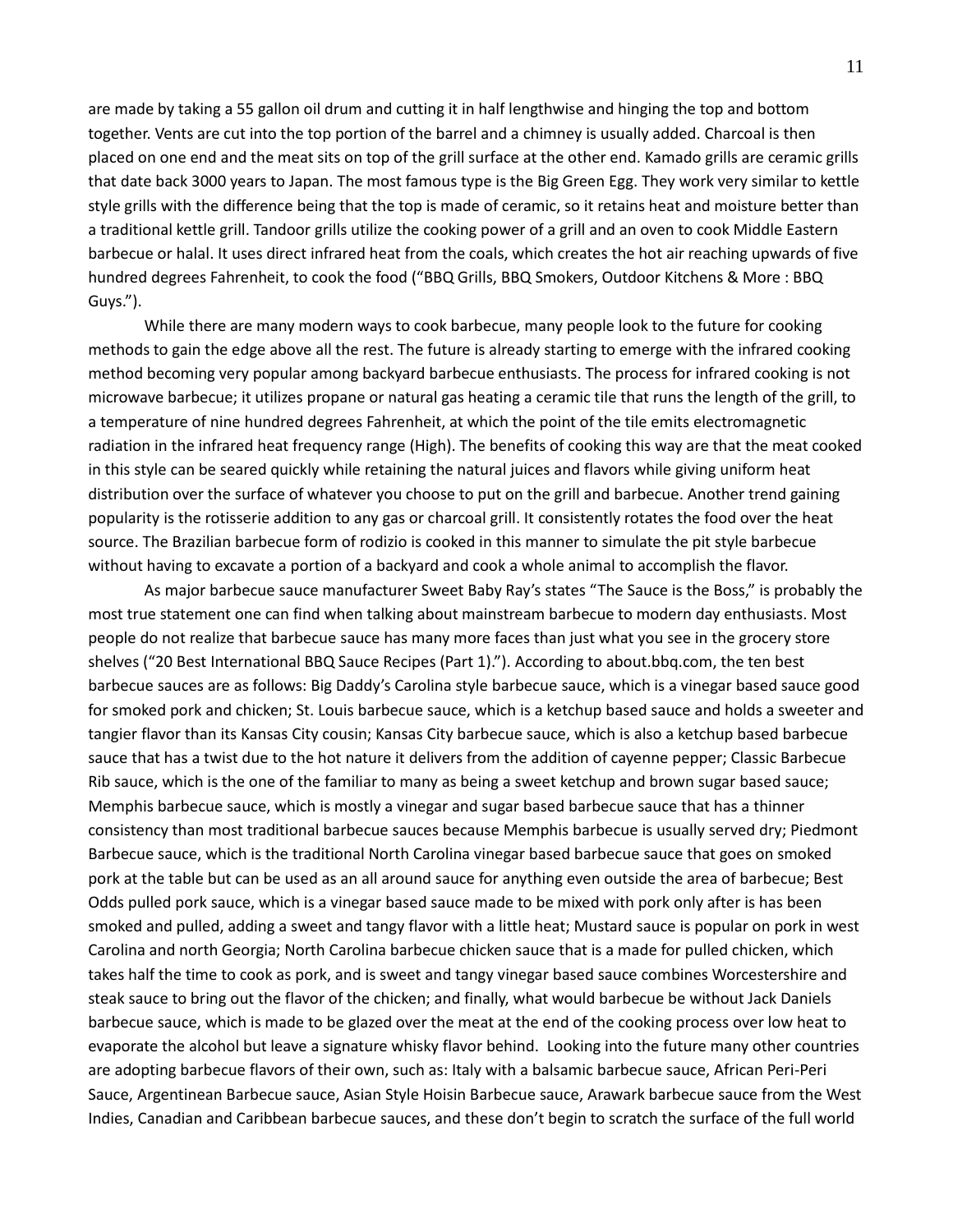of international barbecue sauces ("Top 10 Barbecue Sauce Recipes.").

Barbecue is an ever-present and ever-changing presence in the United States and throughout the world. No matter where someone visits, they can learn about the past, present, and future of any local society just by the way they prepare and cook all aspects of barbecue. "Food, fun, family, and friends" should be the international slogan for barbecue around the world. Whether it in is a competition or just friends getting together to enjoy a nice meal, whether it's from McDonalds, Sonny's, or world renowned Rendezvous dry rub Memphis barbecue ribs, everyone can enjoy the aspects of modern day barbecue in all its shapes and sizes.

#### **Recipes**

Throughout history, the recipes of barbecue have changed drastically. As time went on, people discovered better ingredients and better ways to cook their barbecue. This not only affected the taste and flavor of barbecue, but also it established different barbecue styles. With the creation of new barbecue styles comes the creation of new barbecue recipes. The six main barbecue styles throughout the United States are Eastern North Carolina, Piedmont North Carolina, South Carolina, Texas, Memphis, and Kansas City barbecue. Each barbecue style has its own recipes whether they are for side dishes, the sauce or the meat itself.

In North Carolina barbecue is broken up into two types of barbecue styles which are Piedmont and Eastern barbecue. Eastern barbecue is whole hog cooked over a slow burning hardwood coals or wood. Eastern style barbecue sauce is made up of one gallon of cider vinegar, one and one-third cups of crushed red peppers, two tablespoons of black pepper, and one fourth of a cup of salt. After mixing all the ingredients, let the sauce stand for at least four hours; it does not require refrigeration. When cooking Eastern style barbecue, add hickory or maple wood chips to your smoker. When the wood chips are ready, smoke the meat from two to two and a half hours at two hundred and fifty degrees. Once the meat is cooked, one must remove the pork and wrap it in aluminum foil. Next, preheat oven to two hundred and twenty five degrees and cook for a solid six to eight hours until the meat is tender.

Piedmont barbecue is mainly shoulders smoked in a slow cooker seasoned with pepper and salt. Vinegar is poured around the meat, then covered and cooked for twelve hours. Piedmont (Lexington) barbecue sauce recipe is layered with vinegar, pepper, and tomato based sauce. The standard recipe for Piedmont barbecue sauce is three quarts of white vinegar, one quart of water followed by five and one third of a cup of ketchup. After mixing those together, you add a half of a cup of sugar, one tablespoon of crushed red pepper, four teaspoons of cayenne, four teaspoons of black pepper, and, finally, three tablespoons of salt. After mixing everything together, let sauce simmer for fifteen minutes. Then, bring it to a boil and let cool.

South Carolina is also whole hog, cooked over slow burning wood/coals. South Carolina is known for their mustard based sauce. The sauce is made up of four cups of yellow mustard, eight ounces of beer, and sometimes one half cup of apple cider vinegar, and eight tablespoons of brown sugar. One half cup of tomato puree, two teaspoons of Worcestershire sauce, one tablespoon of cayenne, one tablespoon of fresh crackled black pepper, two teaspoons of salt, and, finally, one and a half teaspoons of garlic powder.

In Texas, brisket is the main type of meat for barbecuing. When barbecuing briskets, first one needs a five to six pound beef brisket with a layer of fat at least one-fourth thick. First, trim the meat, inject it with beef broth and apply rub to the meat. To create the rub for the brisket, mix together one tablespoon of coarse salt, one tablespoon of chili powder, two teaspoons of sugar, one teaspoon of freshly ground black pepper, and one teaspoon of cumin. Then, cook for six to eight hours slowly over burning wood chips or coals. Second step when barbecuing a brisket, is to preheat the oven to two hundred and twenty five degrees. Then, let the meat cook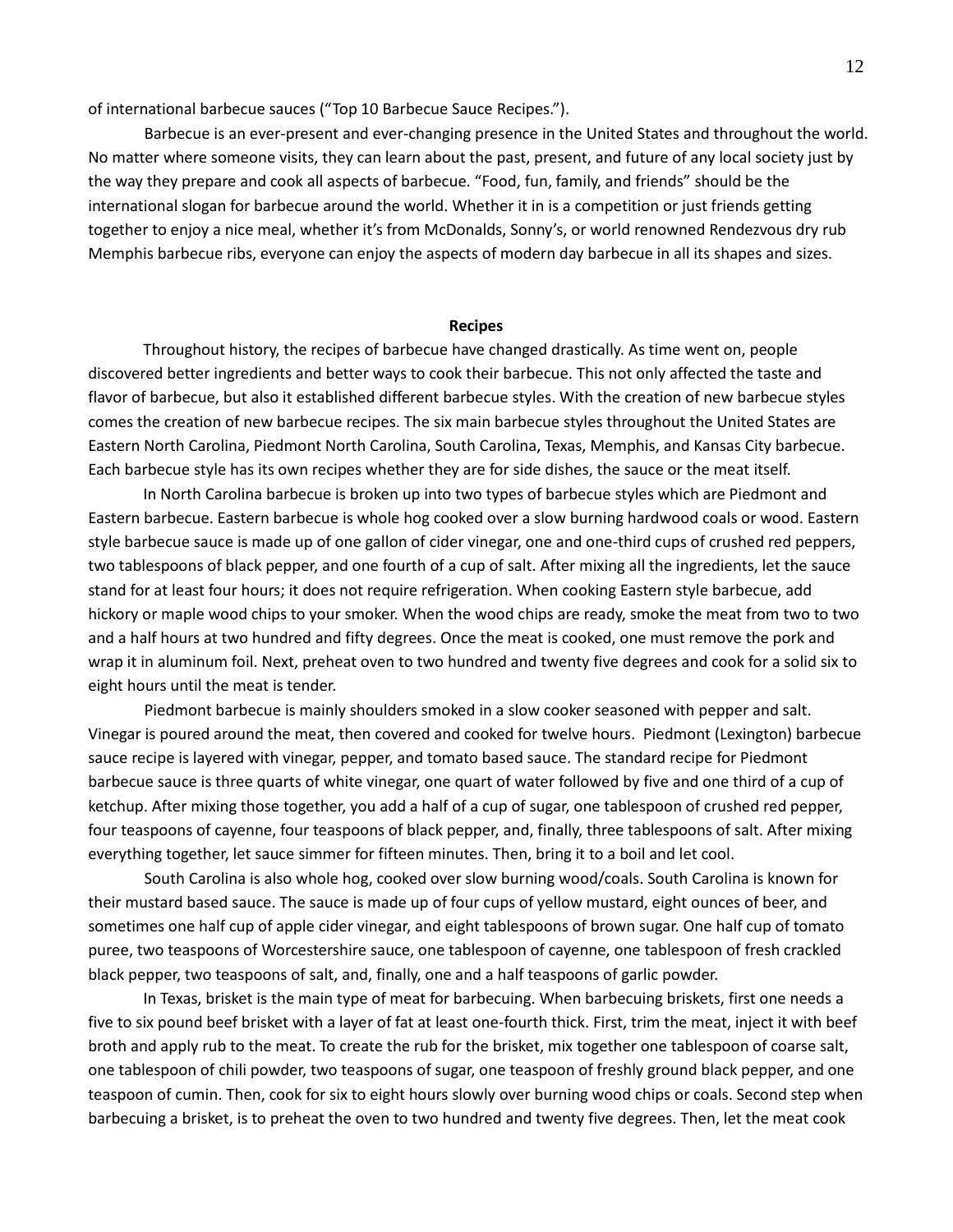on the smoker for three and a half hours. Once time is up, wrap meat in foil and place it in an indoor oven for at least an hour then serve. Texans are known for liking their barbecue "naked" or with side sauces. Texas barbecue sauce is the least sweet of the tomato based sauces. It consists of one and a half pounds of ketchup, half cup of vinegar, half cup of white sugar, half cup of water, two tablespoons of Worcestershire sauce, one tablespoon of chili powder, one tablespoon of cumin, and teaspoon of cayenne. After whisking all the ingredients together, bring the sauce to a low simmer and then turn the heat off. Texas barbecue sauce can be used as basting sauce or brushed on after barbecuing.

Memphis barbecue is known for wet marinated pork ribs that are basted while smoking. True Memphis smokers do not rely on seasoning. They use the highest quality of meat and let the slow smoking process bring the meat its natural flavors. One style of ribs is to apply dry rub during or right after cooking; shoulders and butts are done the same way as well. When making Memphis barbecue ribs, first one needs three racks of baby back ribs (7 pounds). The ingredients used in Memphis's ribs and rub are one fourth of a cup of sweet paprika, four and a half teaspoons of ground black pepper, four and a half teaspoons of dark brown sugar, one tablespoon of salt, and one and a half teaspoons of celery salt. Also, one and a half teaspoons of cayenne pepper, one and a half teaspoons of garlic powder, one and a half teaspoons of dry mustard, and, finally, one and a half teaspoons of ground cumin. When making Memphis style barbecue, you need the following ingredients: two cups of ketchup, a half of a cup of brown sugar, one fourth of a cup of cider vinegar, one half of a teaspoon of cayenne pepper, one tablespoon onion powder and one half of a teaspoon of celery seeds. Next you will need one teaspoon of salt, two teaspoons garlic powder, one half of a cup of prepared yellow mustard, one tablespoon of chili powder, one tablespoon of ground black pepper, two teaspoons of liquid smoke, three tablespoons of Worcestershire sauce, and two tablespoons of canola oil. Once all the ingredients are combined, bring to a low boil and stir often until cooked.

Kansas City barbecue is where Southern barbecue influences are artfully combined with Western beef and pork. The meat is seasoned with spices, sweet rubs, and sauces smoked in hickory stoked pit for hours. When making Kansas City barbecue ribs, you need one rack of baby back ribs, barbecue rub, apple juice in a spritzer, and two cups of barbecue sauce. Kansas City barbecue rub consists two cups of sugar, one fourth of a cup paprika, two teaspoons of chili seasoning, one half teaspoon of cayenne pepper, one half cup of salt, two teaspoons black pepper, and one teaspoon of garlic powder. Kansas City barbecue sauce is a thick tomato based sauce that is just as sweet as it is spicy. Common ingredients for Kansas City barbecue sauce are two cups of tomato sauce, one half cup of apple juice, one half cup of apple cider vinegar, one half cup of brown sugar, five tablespoons of butter, three tablespoons paprika and two tablespoons of chili powder. Also, one tablespoon of chipotle powder (optional), four finely chopped garlic cloves, half of a medium onion, salt to the taste and finally cayenne to the taste. Once one has the rub and the barbecue sauce place, one should cook the meat over hardwood coals as well as three to four hand size pieces of apple or oak hardwood. Cook the ribs for about two hours at a temperature of two hundred and thirty to two hundred and fifty degrees. Once the meat is cooked, remove them from the grill for ten minutes for cooling, then serve.

## Works Cited

"20 Best International BBQ Sauce Recipes (Part 1)." Web. 2 May 2013.

Andrew Warnes. *Savage Barbecue: Race, Culture, and the Invention of America's First Food*. Athens, GA: University of Georgia Press, 2008.

"Barbecue Event Roundup: Contests, Cookouts, and Festivals in the United States | Serious Eats." Web. 2 May